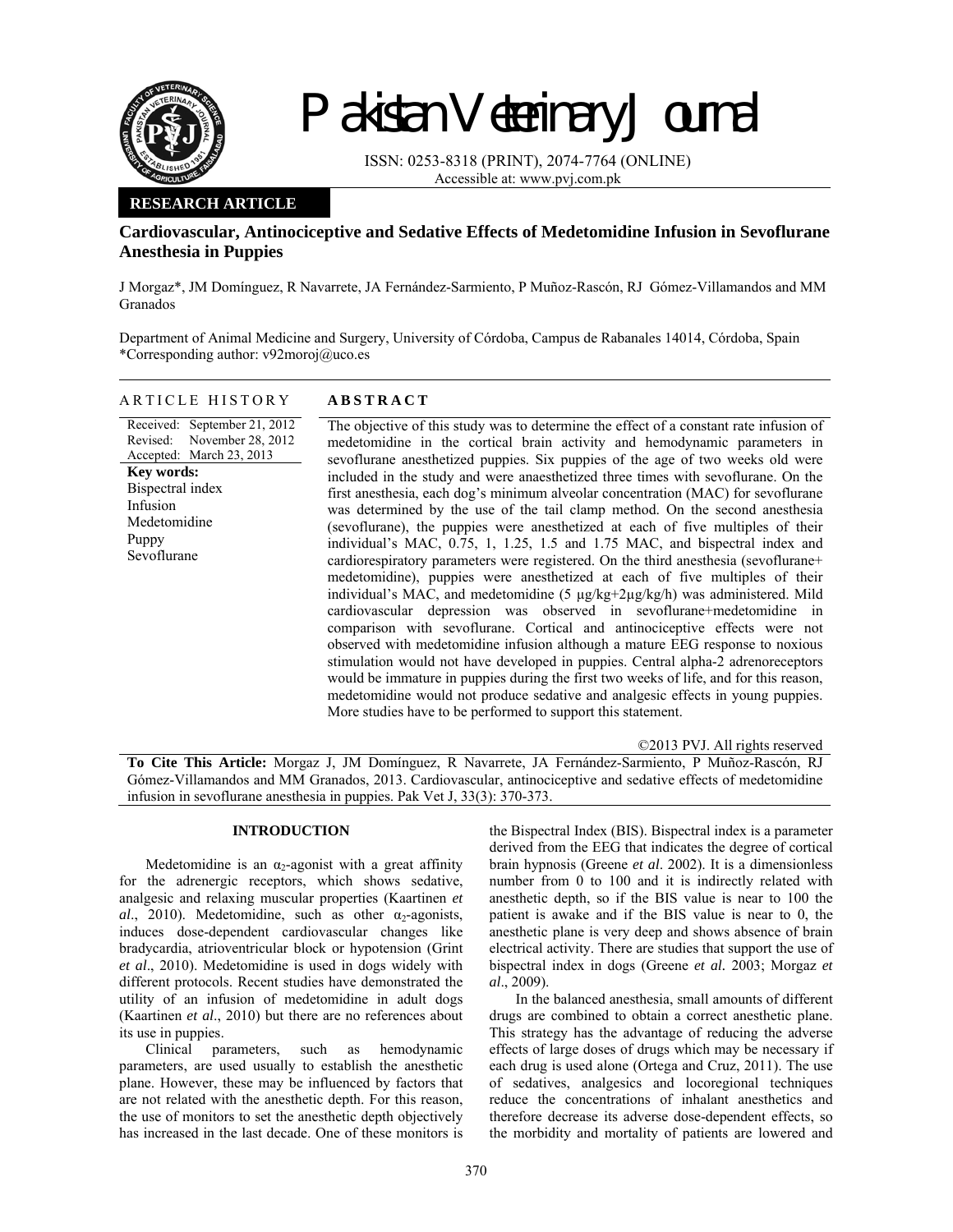The objective of this study was to determine the effect of a constant rate infusion (CRI) of medetomidine in the cortical brain activity and hemodynamic parameters in sevoflurane anesthetized puppies.

### **MATERIALS AND METHODS**

**Animals:** The experimental protocol was approved by the Ethical Committee of the University of Cordoba. Five 2 weeks old beagles (three females and two males) were used in the study. The weight of the puppies was 2.69±0.93 kg. Food was not withdrawn before of the beginning of the study to avoid hypoglycemia.

**Instrumentation and study design:** Each animal was anesthetized three times, with a washout period of 7 days between anesthesia. In the first anesthesia, the individual MAC of sevoflurane was measured in each animal (Morgaz *et al*., 2009). On the second anesthesia (S protocol), the animals were anesthetized with sevoflurane at five different multiples (0.75, 1, 1.25, 1.5 and 1.75 MAC) of their individual's MAC. On the third anesthesia (SM protocol), the puppies were anesthetized with five different multiples MAC of sevoflurane and medetomidine (bolus of 5 µg/kg of medetomidine intravenously and a CRI of 2µg/kg/h). The infusion of medetomidine started when the instrumentation has finished. The application order of the each MAC was random for each animal by means of a Latin square.

In S and SM protocols, the anesthetic induction was carried out with sevoflurane in oxygen administered by mask. After that, animals were intubated and intermittent positive pressure ventilated (IPPV) (7900 SmartVent Ventilator, GE Healthcare, GE, Finland) was started in all the patients to maintain normocapnia ( $E<sub>1</sub>CO<sub>2</sub>$  between 35 and 45 mmHg) and a constant end tidal of sevoflurane. Dogs were connected to a closed circle rebreathing system and sevoflurane in oxygen 100% was administered with a gas fresh flow of 50 mL/kg/min. Catheters were placed in the metatarsian artery and in the cephalic vein and the monitoring was performed. At each of the five MAC of sevoflurane, after fifteen minutes of calibration the experiment was started. Later, the values of BIS and the other variables of the study were recorded during two periods differentiated by a painful stimulus. The first period was named *pre-stimulus period* and it was 20 minutes before of the painful stimulus was applied, in which the parameters were recorded every 5 min. The second period was named *post- stimulus period* and it lasted for six min. One minute during painful stimulus and five minutes after the stimulus. During this period the values were recorded every thirty seconds. The painful stimulus consisted on clamping the tail with an atraumatic forceps during 1 min. At the end of the post-stimulus period, a blood arterial sample was collected for gas analysis (Gasometer Ciba-Corning, Mod. 850 Chiron Diagnostics, Madrid, Spain).

In the two periods, heart rate (HR), respiratory rate  $(RR)$ , pulsi-oxymetry  $(SpO<sub>2</sub>)$ , oesophageal probe to

measure temperature (Tª), end-tidal carbon dioxide  $(EtCO<sub>2</sub>)$ , direct systolic  $(SAP)$ , diastolic  $(DAP)$  and mean (MAP) arterial blood pressure, BIS (A-2000 version 3.4, Aspect Medical System Inc, Norwood, MA, USA) and end-tidal of sevoflurane (EtSev) (Datex-Ohmeda Multifunctional Anesthesia Monitor, GE Healthcare, GE, Finland) were measured. The position of BIS was frontotemporal on Fp2 (primary lead), F4 (secondary lead) and T4 (ground lead).

**Statistical analyses:** The statistical program used was SPSS 15.0 for Windows. Heart rate, RR, SAP, DAP,  $MAP$ ,  $EtCO<sub>2</sub>$ ,  $EtSev$ ,  $BIS$  values and blood gas parameters were analyzed. Each value was compared before and after the stimulus was applied between S and SM protocols using an ANOVA for repeated measures. Pearson correlation was performed in S and SM to evaluate the relationship between BIS values and hemodynamic parameters, and in the same way, between BIS values and sevoflurane MAC. Values of P<0.05 were considered significant in ANOVA, whereas for Pearson correlation were P<0.01. Results are reported as mean±SD.

#### **RESULTS**

The mean MAC of sevoflurane for the group of puppies was 2.14±0.22. Three animals in S protocol and two in SM protocol were not evaluated at 0.75 MAC during the post-stimulus period by the presence of spontaneous movements of the head, hind limbs or forelimbs with the clamping.

The values of cardiorespiratory parameters and BIS are shown in Table 1 and 2. The HR was higher in S than in SM at all MACs, as well as the MAP in the prestimulus period. Moreover, during the post-stimulus period only at 1 and 1.25MAC there were significant differences between both protocols, with higher values in S than in SM. The values of SAP were higher significantly in S than in SM, except at 0.75MAC in poststimulus period, at which not significant differences were found.

No significant changes in BIS values were found between both protocols. BIS was only significantly different between protocols at 1.25 MAC during prestimulus period and 1.75MAC during post-stimulus period. The results of Pearson correlation are showed in Table 3. There were no significant differences in blood gas parameters.

#### **DISCUSSION**

Medetomidine, like others  $\alpha$ 2-agonists, produces important cardiovascular changes like biphasic effect of arterial blood pressure, a decrease of HR and cardiac output (Grint *et al*., 2010). Greene *et al.* (2003) described in dogs anesthetized with isoflurane that the administration of 8 µg/kg of medetomidine reduced the values of HR in comparison to the control group, although significant differences there were not detected to the blood pressures. Our results agreed partially with them, since the values of HR were higher in S group than in SM group, but the blood pressure values in SM were significantly lower than S group, although not significant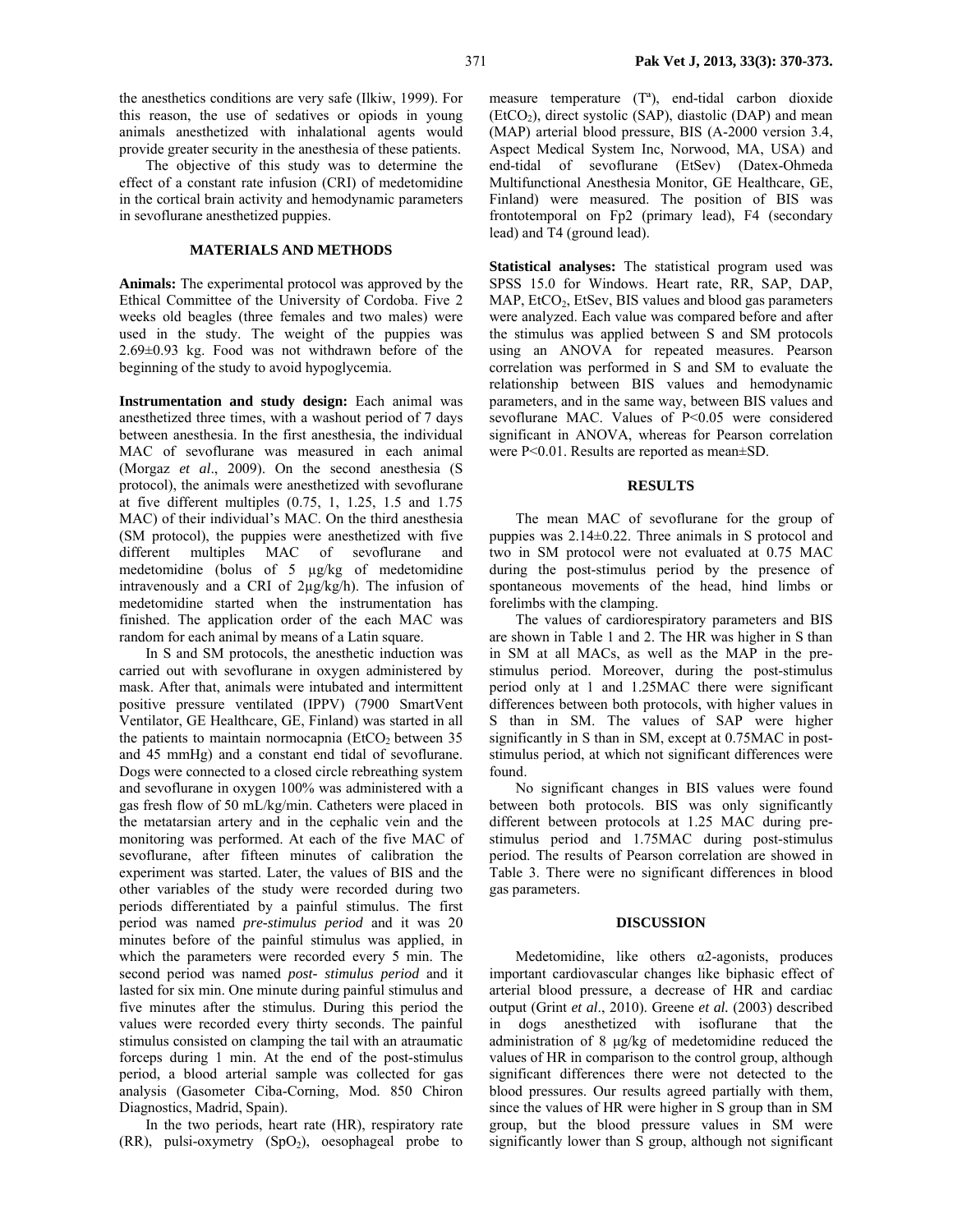| Table 1: Cardiorespiratory parameters and BIS values in the <i>pre-stimulus</i> period in puppies receiving Sevoflurane (S) and Sevoflurane followed by |  |
|---------------------------------------------------------------------------------------------------------------------------------------------------------|--|
| constant rate infusion of medetomidine (SM) (2 $\mu$ g/kg/h). Data are represented as mean $\pm$ SD                                                     |  |

| Variable                                                                                                               | .<br>$\mathsf{v}$<br>Protocol | 0,75 MAC                  | 1MAC             | 1,25MAC                   | 1,5MAC                       | 1,75MAC                    |
|------------------------------------------------------------------------------------------------------------------------|-------------------------------|---------------------------|------------------|---------------------------|------------------------------|----------------------------|
| Heart rate (beats/min)                                                                                                 |                               | $137 \pm 16^a$            | $137 \pm 6^a$    | $129 \pm 12^a$            | $141 \pm 10^a$               | $132 \pm 10^a$             |
|                                                                                                                        | <b>SM</b>                     | $99+12^a$                 | $99 + 11a$       | $96 + 10^{a}$             | $97 + 5^a$                   | $95.5 \pm 5^a$             |
| Respiratory rate (breaths/min)                                                                                         |                               | $19 + 2$                  | $18 \pm 3$       | $18 + 3$                  | $18 + 3$                     | $18 + 3$                   |
|                                                                                                                        | <b>SM</b>                     | $21 \pm 2$                | $21 \pm 2$       | $21 \pm 2$                | $22+2$                       | $21 \pm 2$                 |
| Mean arterial pressure (mmHq)                                                                                          |                               | $85.1 + 14.3^a$           | $79.4 + 21.7a$   | $75.8 + 7.3a$             | $71.6 + 13.1^a$              | $57.0 \pm 7.8$             |
|                                                                                                                        | <b>SM</b>                     | $69.3 + 4.8$ <sup>a</sup> | $63.9 + 4.8^a$   | $60.6 + 9.3$ <sup>a</sup> | $58.1 + 4.8^a$               | $53.3 + 9.1$               |
| Systolic arterial pressure (mmHq)                                                                                      |                               | $109.1 + 20.1^a$          | $107.7 + 15.4^a$ | $99.1 + 12.9^{\circ}$     | $97.8 \pm 15.3$ <sup>a</sup> | $82.9 + 11.8$ <sup>a</sup> |
|                                                                                                                        | <b>SM</b>                     | $96.8 + 7.1^a$            | $89.9 + 7.1^a$   | $86.7 + 10.5^a$           | $79.2 + 6.2^a$               | $71.9 + 13.1^a$            |
| Diastolic arterial pressure (mmHq)                                                                                     |                               | $66.8 \pm 14.5^a$         | $62.6 + 10.3a$   | $58.9 + 7.8^a$            | $54.3 \pm 8.4$               | $43.0 \pm 5.7$             |
|                                                                                                                        | <b>SM</b>                     | $55.8 \pm 3.3^a$          | $51.2 \pm 4.2^a$ | $50.7 \pm 6.1^a$          | $48.2 \pm 5.1$               | $44.9 \pm 7.1$             |
| End tidal dioxide carbon (mmHq)                                                                                        |                               | $36.0 \pm 5.5^{\circ}$    | $38.5 \pm 3.1^a$ | $34.7 \pm 3.9^a$          | $38.3 \pm 6.5^a$             | $40.4 \pm 3.5$             |
|                                                                                                                        | <b>SM</b>                     | $40.4 + 1.4^a$            | $39.7 + 2.3^a$   | $40.3 + 3.5^a$            | $41.7 + 4.4^a$               | $41.9 \pm 3.7$             |
| <b>Bispectral index</b>                                                                                                |                               | $59.6 \pm 13.2$           | $50.0 + 6.2$     | $49.5 \pm 14.8$           | $44.3 \pm 9.2$               | $40.8 \pm 4.8$             |
|                                                                                                                        | <b>SM</b>                     | $61.9 \pm 7.3$            | $51.4 \pm 10.1$  | $44.4 \pm 6.5$            | $44.3 \pm 7.8$               | $40.9 \pm 9.2$             |
| "Significantly different (P< 0.05) from the MAC multiple during the same measurement period between S and SM protocol. |                               |                           |                  |                           |                              |                            |

**Table 2:** Cardiorespiratory parameters and BIS values in the *post-stimulus* period in puppies receiving Sevoflurane (S) and Sevoflurane followed by constant rate infusion of medetomidine (SM) (2 µg/kg/h). Data are represented as mean±SD

| Variable                                                                                                                           | .<br>$\mathsf{v}$<br>Protocol | 0.75 MAC                  | 1MAC                         | 1,25MAC            | 1,5MAC                       | 1,75MAC           |
|------------------------------------------------------------------------------------------------------------------------------------|-------------------------------|---------------------------|------------------------------|--------------------|------------------------------|-------------------|
| Heart rate (beats/min)                                                                                                             |                               | $130 + 10$                | $146 + 9$                    | $119 + 32$         | $132 + 13$                   | $131 \pm 6$       |
|                                                                                                                                    | <b>SM</b>                     | $116 + 11$                | $107 + 7$                    | $101 \pm 8$        | $101 + 5$                    | $96 + 4$          |
| Respiratory rate (breaths/min)                                                                                                     |                               | $25 + 4$                  | $20+7$                       | $17+2$             | $19 + 7$                     | $18 + 3$          |
|                                                                                                                                    | <b>SM</b>                     | $24 \pm 3$                | $21 \pm 2$                   | $21 \pm 3$         | $21 \pm 2$                   | $22 \pm 3$        |
| Mean arterial pressure (mmHq)                                                                                                      |                               | $77.3 + 12.1$             | $87.2 + 16.1$ <sup>a</sup>   | $87.1 + 9.9a$      | $70.6 + 9.2$                 | $59.3 + 12.8$     |
|                                                                                                                                    | <b>SM</b>                     | $81.4 \pm 8.3$            | $73.2 + 12.1$ <sup>a</sup>   | $66.7 \pm 6.5^a$   | $64.6 \pm 8.3$               | $56.2 \pm 9.8$    |
| Systolic arterial pressure (mmHq)                                                                                                  |                               | $99.7 \pm 16.2$           | $110.2 \pm 16.9^a$           | $112.5 \pm 13.3^a$ | $94.5 \pm 10.7$ <sup>a</sup> | $81.7 \pm 14.6^a$ |
|                                                                                                                                    | <b>SM</b>                     | $109.6 + 7.9$             | $99.4 + 13.6^a$              | $91.9 + 7.7^a$     | $85.7 + 8.4^a$               | $74.4 \pm 15.6^a$ |
| Diastolic arterial pressure (mmHq)                                                                                                 |                               | $63.0 \pm 11.1$           | $69.8 \pm 13.3^a$            | $70.7 + 9.1^a$     | $54.2 + 6.1$                 | $46.3 \pm 7.3$    |
|                                                                                                                                    | <b>SM</b>                     | $66.8 \pm 8.3$            | $60.1 \pm 11.3$ <sup>a</sup> | $54.1 \pm 7.1^a$   | $53.2 \pm 7.8$               | $47.2 \pm 7.8$    |
| End tidal of carbon dioxide (mmHq)                                                                                                 |                               | $27.5 \pm 1.9^{\text{a}}$ | $33.5 \pm 5.3$               | $37.2 \pm 6.7$     | $39.9 + 6.1$                 | $41.2 \pm 4.1$    |
|                                                                                                                                    | <b>SM</b>                     | $38.0 + 2.5$              | $39.2 + 2.2$                 | $39.4 \pm 3.8$     | $41.1 \pm 3.5$               | $40.3 \pm 2.2$    |
| <b>Bispectral index</b>                                                                                                            |                               | $76.7 \pm 2.1$            | $62.5 \pm 15.2$              | $47.1 \pm 11.1$    | $42.7 \pm 10.9$              | $39.2 \pm 5.9$    |
|                                                                                                                                    | <b>SM</b>                     | $74.1 \pm 5.4$            | $63.8 \pm 12.2$              | $43.7 \pm 6.7$     | $43.1 \pm 7.7$               | $46.0 \pm 9.9$    |
| <sup>a</sup> Significantly different (P< 0.05) from the MAC multiple during the same measurement period between S and SM protocol. |                               |                           |                              |                    |                              |                   |

**Table 3:** Pearson correlations between Bispectral Index and amic parameters and  $MAC$  in both protocols

| $\sim$ . The street of the contract of $\sim$ 10 and $\sim$ 10 and $\sim$ 10 and $\sim$ 10 and $\sim$ |                        |                    |                    |        |            |                       |  |  |
|-------------------------------------------------------------------------------------------------------|------------------------|--------------------|--------------------|--------|------------|-----------------------|--|--|
| Protocol Analysis                                                                                     |                        | HR                 | MAP                | SAP    | <b>DAP</b> | MAC                   |  |  |
| -S                                                                                                    | Pearson<br>correlation | 0.113 <sup>a</sup> | 0.160 <sup>a</sup> | 0.106  | 0.229      | $-0.532$ <sup>a</sup> |  |  |
|                                                                                                       | P                      | 0.034              | 0.005              | 0.068  | 0.060      | 0.001                 |  |  |
| <b>SM</b>                                                                                             | Pearson<br>correlation | 0.383a             | $0.435^{a}$        | 0.437a | 0.409a     | $-0.513$ <sup>a</sup> |  |  |
|                                                                                                       | P                      | 0.001              | 0.001              | 0.001  | 0.001      | 0.001                 |  |  |

P 0.001 0.001 0.001 0.001 0.001 0.001<br>
<sup>a</sup>Significantly (P< 0.01) different from the MAC multiple during the same measurement period between Sevoflurane (S) and medetomidine (SM) protocol.

differences were found at elevated MAC. Therefore, the values of HR in the study of Greene *et al.* (2003) were lower than our values, especially at low MACs. This could be caused by the age of the patients, since they used adult dogs whereas we employed puppies. The cardiac output in puppies is determined by the HR specially, and for this reason HR is higher in puppies than in adults (Holden, 2007).

A painful stimulus causes an activation of sympathetic nervous system (SNS), liberation of endogenous catecholamines and significant adverse effects as tachycardia, tachypnea or hypertension (Lemke and Creighton, 2010). Although we did not measure the release of catecholamines in blood levels, we observed that HR and blood pressures increased significantly after the painful stimulus until 1.5MAC in both protocols. Moreover, the animals were not synchronized with the ventilator after the painful stimulus at low MACs of sevoflurane in the SM group. So, we could conclude that an infusion of medetomidine of 2.0µg/kg/h does not avoid the sympathetic stimulation of the painful stimulus in

puppies and therefore it lacks of analgesic effects. One hypothesis would be that central  $\alpha$ 2 adrenoceptors are immature in the puppies in the first weeks of life and for this reason medetomidine would not produce sedative and analgesic effects.

We used BIS to detect the sedative effect of medetomidine since it is used in humane medicine to determine the depth of anesthesia, and also BIS has been evaluated in dogs with different anesthetics as isoflurane and sevoflurane (Greene *et al*., 2003). In our study, we did not found significant differences in BIS values between S and SM groups and even, BIS values at 1.75MAC in SM group were higher than S group. This observation disagreed with the conclusions of a study in which the authors observed that medetomidine reduced BIS values at 0.8, 1 and 1.5MAC of isoflurane in dogs (Greene *et al*., 2002). However, in that study a high variability of BIS values were registered at low MACs. The absence of differences in BIS values between our protocols could be due to that CRI of medetomidine was insufficient. The most common CRI of medetomidine in dogs is 0.5-1 µg/kg/h (Gómez-Villamandos *et al*., 2008) but there are not references about the rate infusion or pharmacokinetics of medetomidine in puppies. The infusion used in this study is based on dexmedetomidine dose in children. This drug is the active enantiomer of the medetomidine and it is responsible of its sedative and analgesic effects. Dexmedetomidine has double potency than medetomidine (Kuusela *et al*., 2000). The normal dose of dexmedetomidine in neonates is 1 µg/kg/h (Klamt *et al*., 2010) so for this reason, we doubled the CRI of medetomidine in puppies to 2 µg/kg/h. We observed the